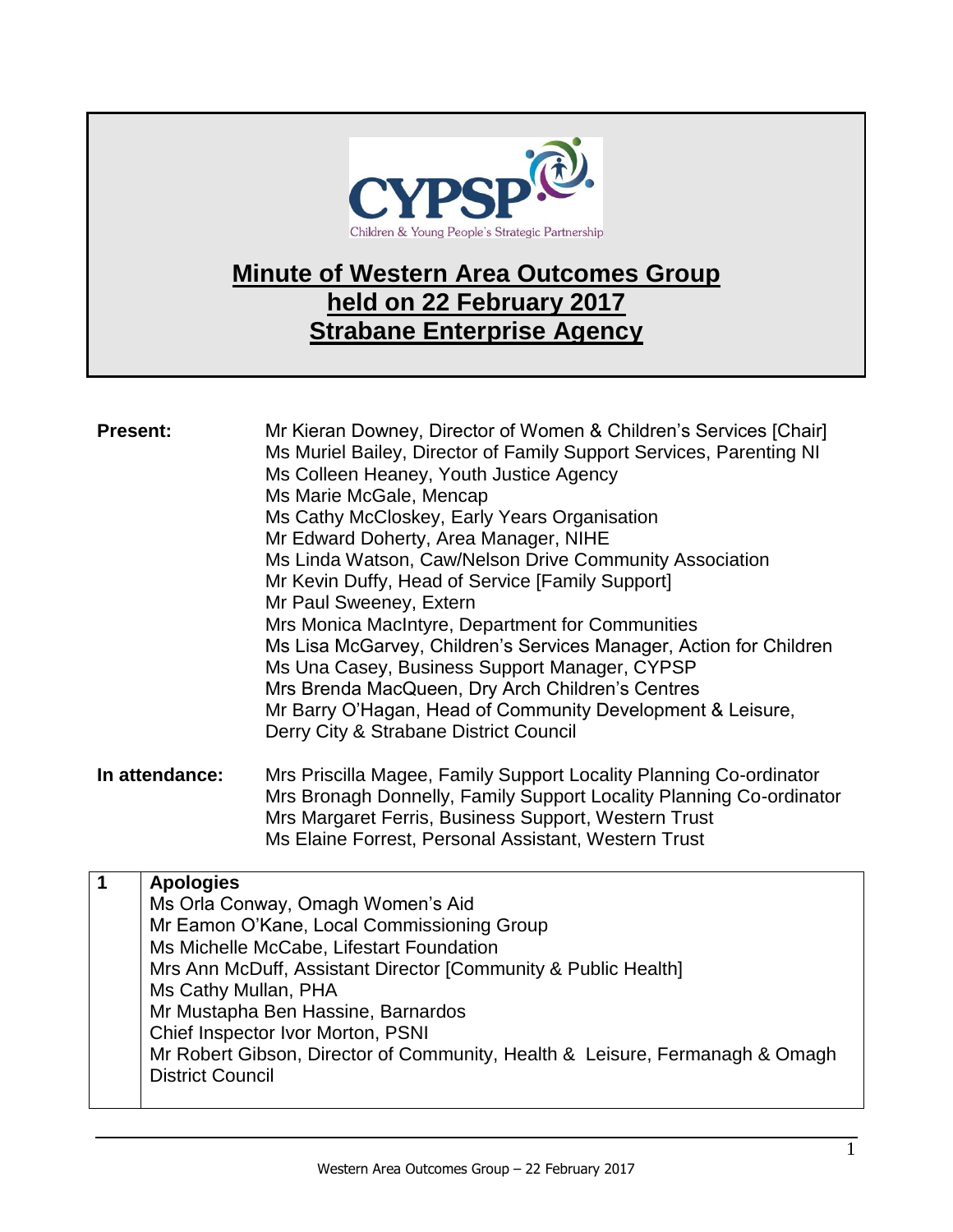| $\overline{2}$ | <b>Chairman's Remarks</b><br>Mr Downey noted that some members had offered apologies due to their attendance<br>at the Trust's conference "Safeguarding in a Global Context".                                                                                                                                                                                                                                                                                                                                                                                                                                                                                                                                                                                               |
|----------------|-----------------------------------------------------------------------------------------------------------------------------------------------------------------------------------------------------------------------------------------------------------------------------------------------------------------------------------------------------------------------------------------------------------------------------------------------------------------------------------------------------------------------------------------------------------------------------------------------------------------------------------------------------------------------------------------------------------------------------------------------------------------------------|
|                | <b>New Membership</b><br>Mr Downey welcomed new members Mr Barry O'Hagan, Head of Community<br>Development and Leisure, Derry City & Strabane District Council and<br>Mr Edward Doherty, Area Manager, NIHE, to the meeting. He reported that<br>Mr Robert Gibson, Director of Community, Health and Leisure, would be the new<br>representative from Fermanagh and Omagh District Council. He advised members<br>that Ms Michelle McCabe had recently left the Lifestart Foundation and he undertook<br>to contact this organisation to renominate a representative.                                                                                                                                                                                                       |
|                | Mr Downey advised members that Mrs Bernie Tierney's husband had sadly passed<br>away this week and he had asked a colleague of Mrs Tierney's to pass on the<br>condolences of members of the Outcomes Group.                                                                                                                                                                                                                                                                                                                                                                                                                                                                                                                                                                |
| $\mathbf{3}$   | Notes of Previous Meeting held on 7 December 2016<br>Minutes of the previous meeting held on 7 December 2016 were agreed as an<br>accurate record of the discussion.                                                                                                                                                                                                                                                                                                                                                                                                                                                                                                                                                                                                        |
| 4              | <b>Matters Arising</b>                                                                                                                                                                                                                                                                                                                                                                                                                                                                                                                                                                                                                                                                                                                                                      |
|                | <b>Western Area Outcomes Group Action Plan 2014-17</b><br>Members signed off the above action plan for 2014-17.                                                                                                                                                                                                                                                                                                                                                                                                                                                                                                                                                                                                                                                             |
|                | <b>Funding Allocations 2016/17</b><br>Members noted details of allocations provided to organisations for 2016/17 from<br>Outcomes Group funding. Mr Downey thanked Mrs MacIntyre, Mr Duffy and<br>Mrs Ferris for adjudicating on the applications. Mrs MacIntyre reported that a good<br>range of projects had secured funding. Ms McGale enquired if organisations had to<br>have a contract to be part of the funding process. Mr Duffy explained that due to the<br>tight timescales, this had been the required criteria on this occasion, but that this<br>could be looked at again in the future. Mr Downey said organisations would have to<br>complete an evaluation on how the funding had been utilised and that the evaluations<br>would be shared with members. |
|                | <b>Report on Sexual Violence and Sexual Abuse Week</b><br>Mr Downey noted that very positive feedback had been received from young people,<br>schools, GP's, Nursing staff, PSNI and members of the public following the recent<br>campaign "Would you stand naked in front of a school assembly?". Mrs Magee<br>advised that this was a very big issue and social media and radio coverage had been<br>widely used to support the campaign to raise awareness of the risk and harm of<br>sexting. She said the campaign proved that inter agency partnership working was<br>very effective. Mrs Magee said it had been suggested that the campaign be also run<br>in Fermanagh and Omagh with hopefully the support of the Fermanagh and Omagh                             |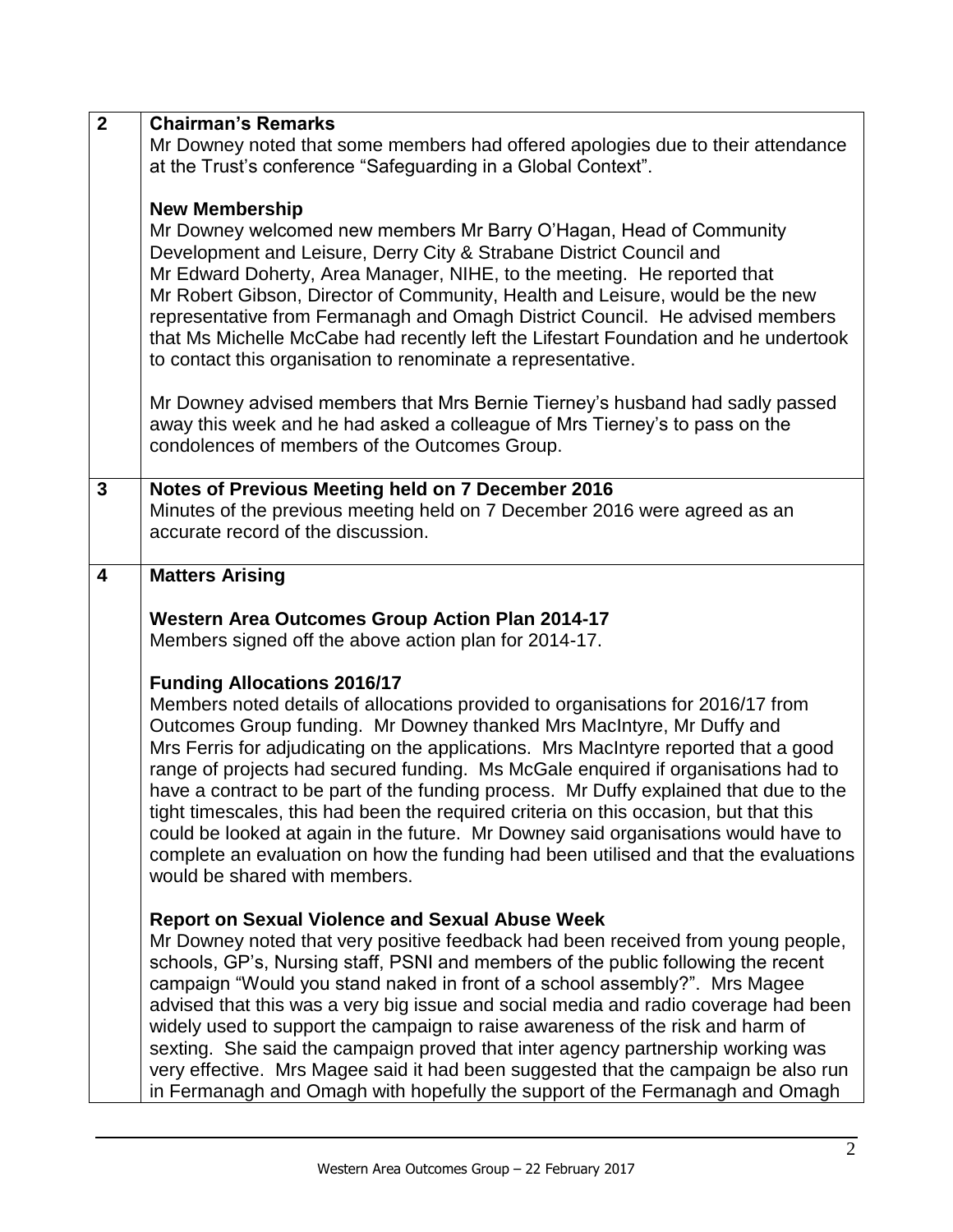|   | Policing and Community Safety Partnerships and local agencies.                                                                                                                                                                                                                                                                                                                                                                                                                                                                                                                                                                                                                                                                                                                                                                                                                                                                                                                                                                                                                      |
|---|-------------------------------------------------------------------------------------------------------------------------------------------------------------------------------------------------------------------------------------------------------------------------------------------------------------------------------------------------------------------------------------------------------------------------------------------------------------------------------------------------------------------------------------------------------------------------------------------------------------------------------------------------------------------------------------------------------------------------------------------------------------------------------------------------------------------------------------------------------------------------------------------------------------------------------------------------------------------------------------------------------------------------------------------------------------------------------------|
| 5 | <b>Update Reports from Locality Planning Groups</b><br>Members noted update reports provided by Mrs Magee and Mrs Donnelly regarding<br>the work of the Locality Planning Groups. Locality Planning Co-ordinators reported<br>on the uncertainty surrounding funding for many groups due to the current political<br>situation in NI. Mrs Donnelly said she had met with 108 young people over the last<br>two months to discuss the action plan. Mrs Donnelly agreed to link with Mr O'Hagan<br>to discuss the Countil's draft plans.                                                                                                                                                                                                                                                                                                                                                                                                                                                                                                                                              |
|   | Mrs Donnelly and Mrs Magee reported on the increasing number of suspensions and<br>explusions of young boys from schools. Mr Duffy said there had been some violent<br>incidents at schools involving young boys and said suspensions and expulsions from<br>schools impacted on all the family members involved and said schools needed to be<br>encouraged to think differently regarding this issue. Mr Sweeney stated that if young<br>people were placed on a reduced timetable at school, this further compounded<br>families with complex needs. Mrs Magee said there was now an increasing trend of<br>primary school children being suspended which was extremely worrying and meant<br>that parents had to stay at home to look after them. Mrs MacQueen said young<br>people often did not wish to return to school and often found it difficult to get into<br>another school. Ms Heaney said work needed to be done to repair relationships with<br>schools. She undertook to speak with Mr Duffy. Ms Casey said these issues needed<br>parental and community buy in. |
|   | Members commended an innovative pilot programme which had allowed young<br>people to remain in a separate unit, within the school environment, instead of being<br>sent home. Members agreed that this was a positive step forward. Mrs MacIntyre<br>and Ms Watson endorsed the use of learning mentors to address barriers, build<br>relationships, and help young people focus on attendance and attainment.                                                                                                                                                                                                                                                                                                                                                                                                                                                                                                                                                                                                                                                                      |
|   | Mr Downey said he would list this item for a future agenda for an update on<br>developments. Mr Sweeney enquired if it would be possible to get statistics on the<br>number of suspensions and expulsions for the Derry area. Mr Downey noted that<br>Ms Topping had been unable to attend recent meetings due to changes within the<br>Education Authority. He undertook to seek a new nomination.                                                                                                                                                                                                                                                                                                                                                                                                                                                                                                                                                                                                                                                                                 |
|   | <b>Neglect Conference</b><br>Mr Downey advised members of a conference on "Neglect" being organised by the<br>Western Area Safeguarding Panel on 29 March 2017. He reported that<br>Ms Jenny Molloy author of the "Hackney Child" was one of the keynote speakers and<br>agreed to share the finalised conference programme with members when available.<br>He advised that the Western Trust was the only Trust in Northern Ireland where<br>neglect was the highest category, either as a single category or combined category,<br>for children placed on the Child Protection Register.                                                                                                                                                                                                                                                                                                                                                                                                                                                                                          |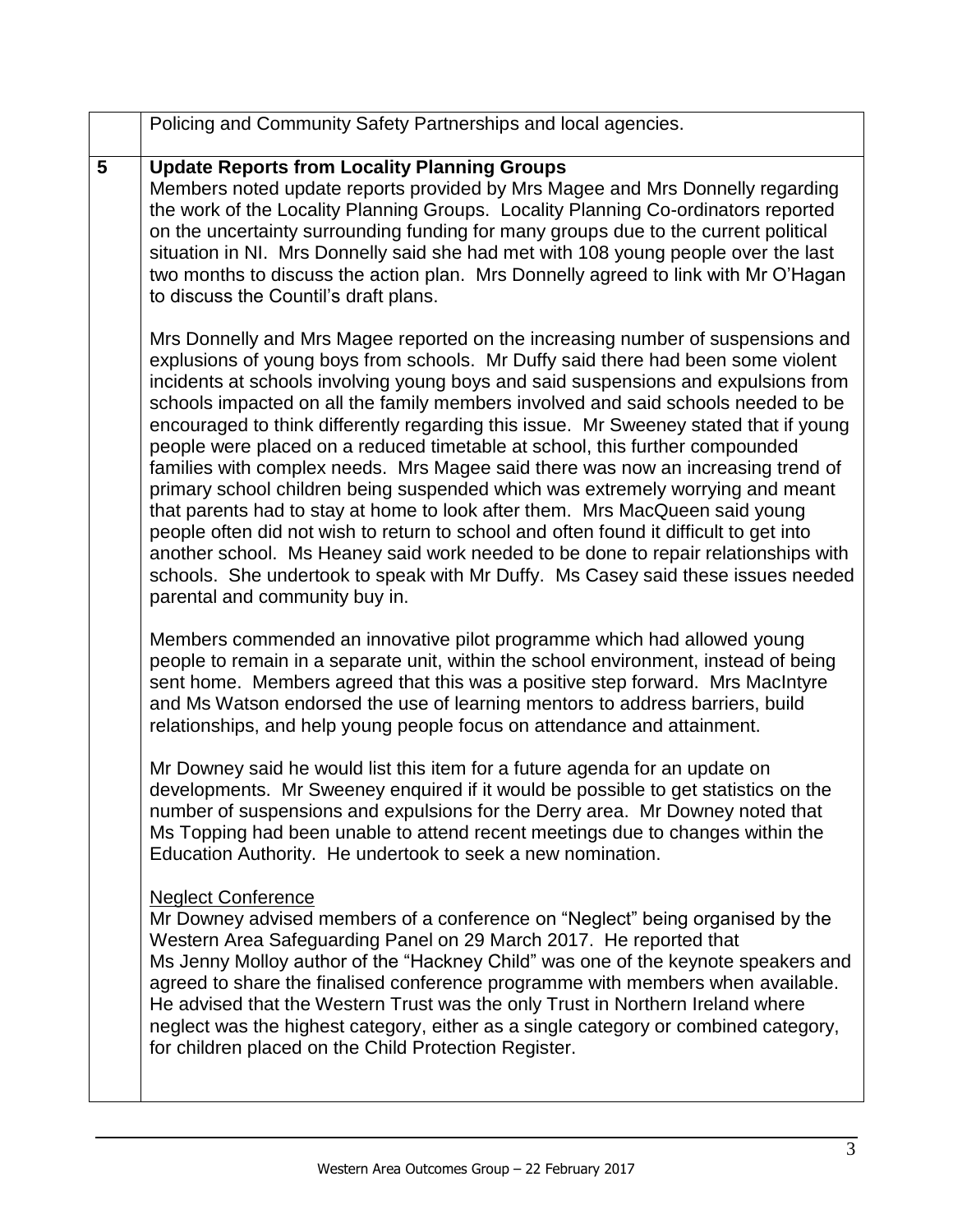|                | Care Day 2017<br>Mr Downey reported that several events had been organised in the Trust during<br>15 – 17 February 2017 to celebrate Care Day 2017. He said Care Day gave an<br>opportunity to focus on the achievements of children and young people in care and to<br>highlight the issues that they faced. He said children in care had co-produced a web<br>based App "Young Health Help" which was designed to help young people in care<br>and care leavers gain access to the following services - Mental Health, Sexual<br>Health, Substance Misuse and Online Safety. He said young people had also<br>designed a series of videos which were available on the App and said there were<br>also contact telephone numbers directly linked to Lifeline and Childline. Mr Downey<br>agreed to forward members the web link for the App to share within their<br>organisations. |
|----------------|--------------------------------------------------------------------------------------------------------------------------------------------------------------------------------------------------------------------------------------------------------------------------------------------------------------------------------------------------------------------------------------------------------------------------------------------------------------------------------------------------------------------------------------------------------------------------------------------------------------------------------------------------------------------------------------------------------------------------------------------------------------------------------------------------------------------------------------------------------------------------------------|
|                | <b>Early Years International Conference and AGM</b><br>Ms McCloskey advised members of the forthcoming conference "Celebrating Boys,<br>Fathers and Men in Early Years" being held on 8 & 9 June 2017 at the Slieve Donard<br>Hotel. She agreed to forward the finalised programme to Mr Downey to circulate to<br>members.                                                                                                                                                                                                                                                                                                                                                                                                                                                                                                                                                          |
| 6              | <b>Early Intervention Updates</b><br>No new issues.                                                                                                                                                                                                                                                                                                                                                                                                                                                                                                                                                                                                                                                                                                                                                                                                                                  |
| $\overline{7}$ | <b>Western Area Outcomes Group Action Plan 2017-20</b><br>Mr Downey said he was delighted with the action plan and recorded his sincere<br>thanks to everyone who had inputted to this work including Mrs Donnelly,<br>Mrs Magee, the pupils from St Joseph's School and the graphic designer. He said<br>there had been an extensive consultation and people's views had been taken on<br>board. He said he had shared the draft action plan at the previous regional meeting<br>of the Children and Young People's Strategic Partnership and the Chairs of the other<br>Outcomes Groups in the Province had been very impressed.                                                                                                                                                                                                                                                   |
|                | Following discussion, members endorsed the action plan and stated that they liked<br>the use of the word "together" used throughout the plan as to how the outcomes<br>could be achieved and said the plan was non labelling. Mrs Donnelly advised that<br>posters outlining the priorities and three obsessions were also being produced using<br>the same graphics.                                                                                                                                                                                                                                                                                                                                                                                                                                                                                                                |
|                | Mr Downey reported that Ms Cathy Mullan had contacted him to advise that the<br>Western Drug and Alcohol Co-ordination Team were currently in the process of<br>drawing up their action plan for 2017/18 and she hoped to be in a position to share<br>the plan with members at the next Outcomes Group meeting. Ms Mullan had asked<br>if members could contact her directly if they were aware of key drug and alcohol<br>issues that needed to be addressed.                                                                                                                                                                                                                                                                                                                                                                                                                      |
|                | Mrs Donnelly shared printed copies of the "Guide to Local Alcohol and Drug Services"<br>in the Western Trust Area".                                                                                                                                                                                                                                                                                                                                                                                                                                                                                                                                                                                                                                                                                                                                                                  |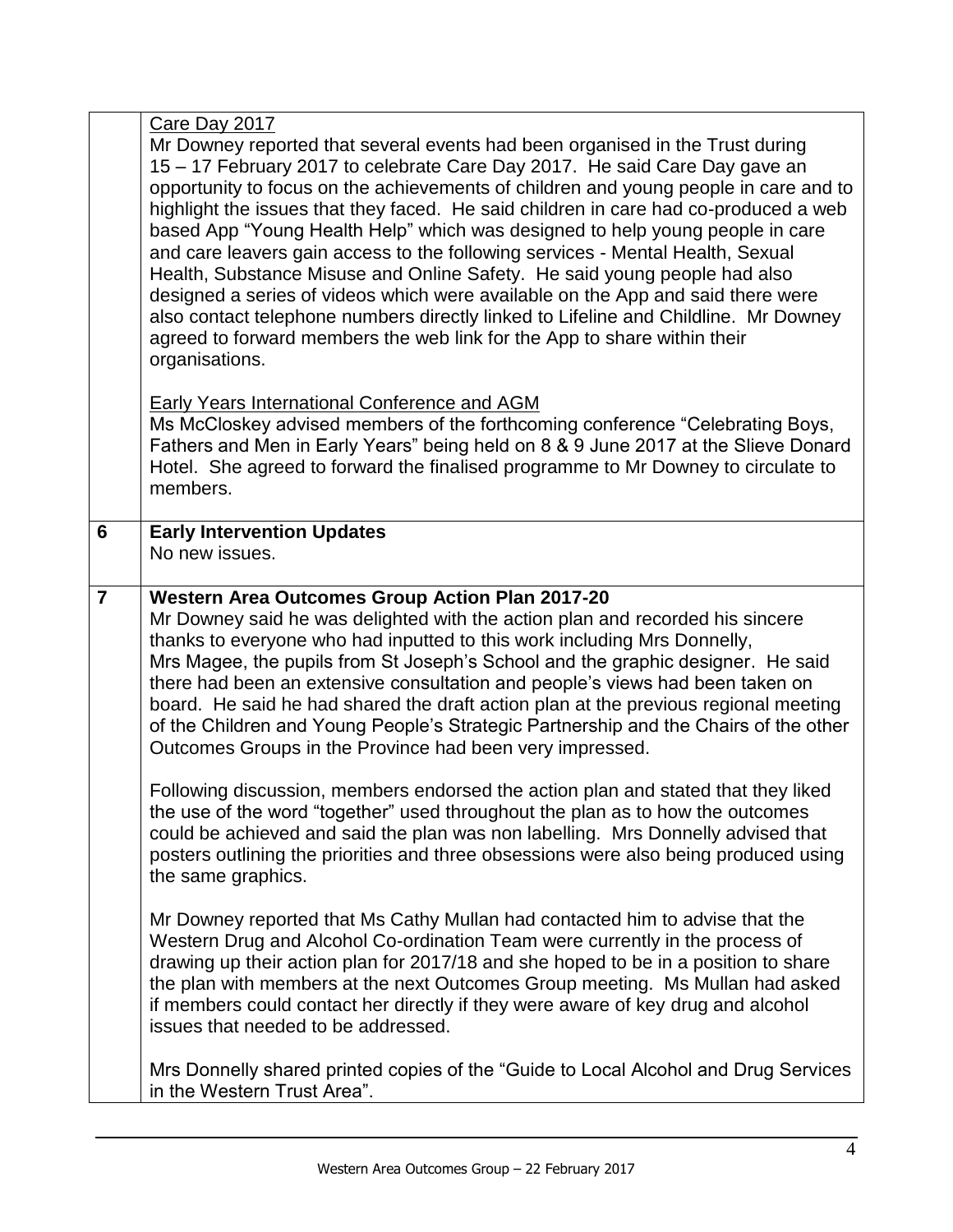| 8  | <b>Stakeholder Events Calendar</b><br>Mr Downey noted that dates for the forthcoming stakeholder events for the Outcomes<br>Group to launch the 2017 – 2020 Action Plan had been shared with members.<br>Mrs Magee and Mrs Donnelly reported that there had been a good uptake on<br>registration with a broad range of attendance for each of the five events. Mr Downey<br>advised that a presentation and format had been agreed for the events.<br>Mrs Donnelly advised that school children from St Joseph's School who had been<br>consulted on the action plan had been invited to attend the event on 9 March 2017.<br>Mr Duffy and Mr Downey said the pupils input would be acknowledged on the day.<br>Mrs Donnelly said students from local colleges had also been invited to attend.                                                                                                                                                                                                                                                                                                                                                                                                                         |
|----|--------------------------------------------------------------------------------------------------------------------------------------------------------------------------------------------------------------------------------------------------------------------------------------------------------------------------------------------------------------------------------------------------------------------------------------------------------------------------------------------------------------------------------------------------------------------------------------------------------------------------------------------------------------------------------------------------------------------------------------------------------------------------------------------------------------------------------------------------------------------------------------------------------------------------------------------------------------------------------------------------------------------------------------------------------------------------------------------------------------------------------------------------------------------------------------------------------------------------|
| 9  | <b>Emotional Health and Wellbeing Tool</b><br>Mrs Magee advised that the Emotional Wellbeing and Mental Health Compass was in<br>draft form and she had attempted to make it user friendly. Ms Casey said the five<br>Trusts had selected a theme and the aim was to share good practice across the<br>region. Mr Downey advised that he would ask Mrs McDuff to list this for discussion at<br>the Emotional Health and Wellbeing Group which she chaired for members<br>comments and would then list the document for discussion again at the Outcomes<br>Group.                                                                                                                                                                                                                                                                                                                                                                                                                                                                                                                                                                                                                                                       |
| 10 | <b>Evaluation Tool - Regional Nomination</b><br>Mr Downey advised that there had been discussions recently regarding the need to<br>have a regionally agreed evaluation tool that would be used to report on progress on<br>action plans throughout the year. He said his preference would the Outcomes Star<br>Tool which was being used for the evaluation of the Early Intervention Support<br>Service and which had been detailed in the presentation Ms Amanda McLean had<br>given at the Outcomes Group meeting on 7 December 2016. Mr Downey proposed<br>that the Outcomes Group could buy the licence for this evaluation tool and that it<br>could be shared with member organisations. Mr Downey asked Ms Casey to<br>feedback the Western Area Outcomes Group's preference for this tool to the CYPSP<br>and said this could then be stipulated into tenders from 1 April 2017. Mr Sweeney<br>noted that organisations could still have other measuring tools in place alongside the<br>Outcomes Star Tool. Mr Duffy agreed to represent the group if a regional meeting<br>was set up to discuss evaluation tools. Ms McGale requested a copy of<br>Ms McLean's presentation to view the Outcomes Star Tool. |
| 11 | Terms of Reference for Locality Groups/Outcomes Groups/Regional Sub<br><b>Groups</b><br>Members noted the Terms of Reference for the above groups.                                                                                                                                                                                                                                                                                                                                                                                                                                                                                                                                                                                                                                                                                                                                                                                                                                                                                                                                                                                                                                                                       |
| 12 | Public Consultation on Children and Young People's Strategy 2017-27<br>Mr Downey shared with members a draft response he had prepared on behalf of the<br>Outcomes Group on the Children and Young People's Strategy 2017-27. He asked<br>members to advise him of any further comments they wished to include before the<br>consultation response date on 27 February 2017.                                                                                                                                                                                                                                                                                                                                                                                                                                                                                                                                                                                                                                                                                                                                                                                                                                             |